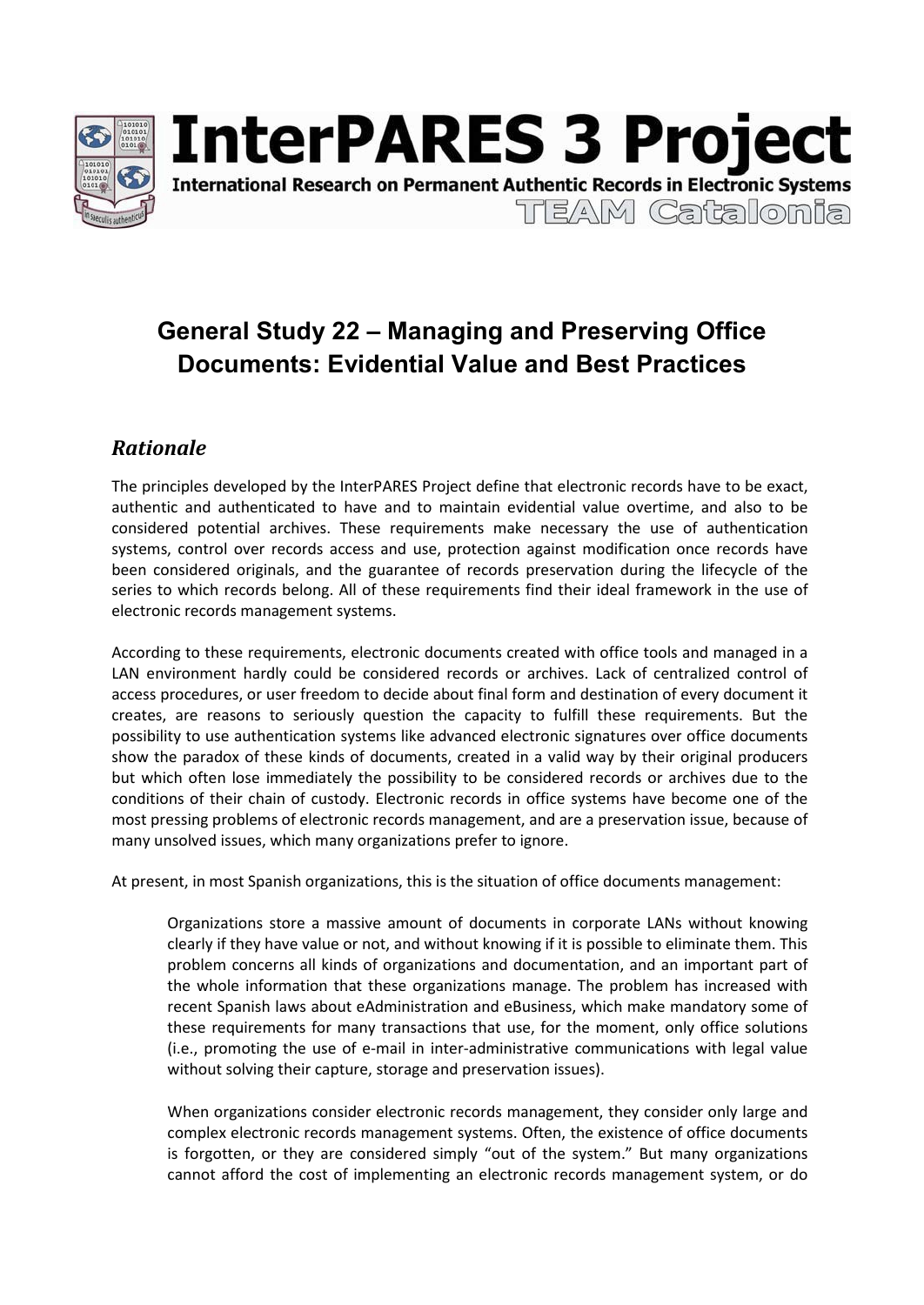not have the organizational conditions that could allow them to implement, in the shortterm, such a solution.

Many organizations have defined good practices for electronic records management in office systems, based mainly on the principle of fostering the discipline of the users through training programs. These practices are playing a very important role in changing organizational culture previous to the implementation of an electronic records management system. But often these initiatives do not have enough resources or technical support to be successful (i.e., using document templates, support tools or an specific configuration of office systems).

This situation is the impetus for this study. First, it is important for us to define a pattern that allows organizations to know what to do with the electronic records currently stored in corporative directories, and decide when and how to preserve or delete them. Second, it is necessary to define the steps to avoid in the future to repeat this situation, and the criteria to use to determine the admissibility of office documents as records and archives going forward. Finally, thinking especially on those organizations that cannot afford to implement an electronic records management system in the short-term, this study will explore the low-cost technological solutions, available today on the market, that could help such organisations manage office documents as records and archives with less effort and better results than is the current status quo.

### *Objectives*

- 1. To evaluate and systematize, using the InterPARES Project's conceptual framework, the requirements and criteria needed to recognize office documents as records and archives.
- 2. To identify and describe a set of good practices to organize, appraise and preserve office documents in a LAN environment.
- 3. To locate, and in some cases to develop, technological solutions to make easier the application of good practices. These solutions have to be simple, low-cost and readily available.

#### *Work plan*

The project will be structured in two phases:

- 1. Definition of a pattern and a set of best practices for the management of office documents:
	- a. Evaluation of the evidential and archival value of electronic documents in office systems, and definition of a pattern of admissibility as records and archives, in accordance with the conceptual basis of the InterPARES Project. The objective is to describe which office documents, and in which conditions, can be considered records and archives.
	- b. Compilation and systematization of a set of recommendations for the organization, preservation and appraisal of electronic documents in office systems, with special emphasis on organizations with few resources that cannot afford the acquisition of a centralized electronic records management system.
	- c. As a complement to the recommendations, development of procedural models for the application of these recommendations in specific environments, based on